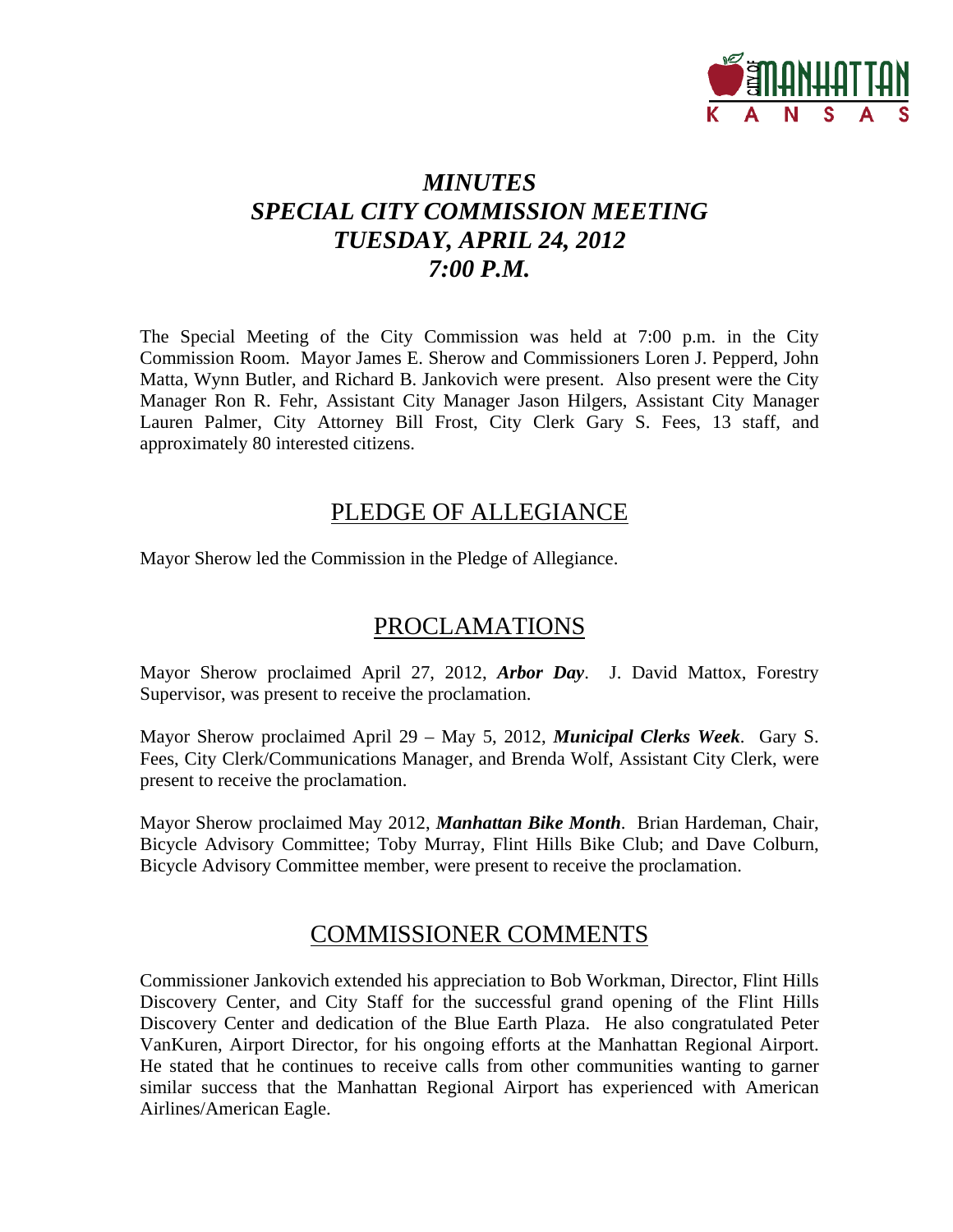# COMMISSIONER COMMENTS *(CONTINUED)*

Commissioner Pepperd informed the community of upcoming events associated with Arbor Day and activities with the March of Dimes.

Mayor Sherow stated that the opening of the Flint Hills Discovery Center and memberships received to-date have exceeded all expectations.

# MINUTES

Commissioner Jankovich moved to approve the minutes of the Regular City Commission Meeting held Tuesday, April 3, 2012. Commissioner Butler seconded the motion. On a roll call vote, motion carried 5-0.

# RE-ORGANIZATION

Mayor Sherow provided highlights and significant achievements during his term in office. He thanked his spouse, Bonnie, for her support and expressed appreciation to those individuals and agencies that he worked with during the past year as Mayor. He also expressed his appreciation to those community individuals and members of City Staff that he recognized as part of his Community Service Awards initiative.

Gary S. Fees, City Clerk, called for the nomination of the new Mayor.

Commissioner Matta moved that Commissioner Pepperd be appointed to serve as Mayor until the second legislative meeting in April 2013. Commissioner Butler seconded the motion. On vote, motion carried 5-0.

Newly elected Mayor Pepperd called for the nomination of the new Mayor Pro-Tem. Commissioner Butler moved that Commissioner Matta be appointed to serve as Mayor Pro-Tem until the second legislative meeting in April 2013. Commissioner Jankovich seconded the motion. On vote, motion carried 5-0.

Newly elected Mayor Pepperd and City Manager Ron Fehr recognized outgoing Mayor Sherow and presented him with a plaque and a framed photo commemorating his term and service as Mayor of the City of Manhattan.

Mayor Pepperd recognized members of his family and friends in attendance. He expressed appreciation to City Staff and recognized former Mayor's James Sherow, Bruce Snead, and Bob Strawn for their leadership and public service. He then presented the Commission and community with his vision and priorities for the upcoming year as his term as Mayor.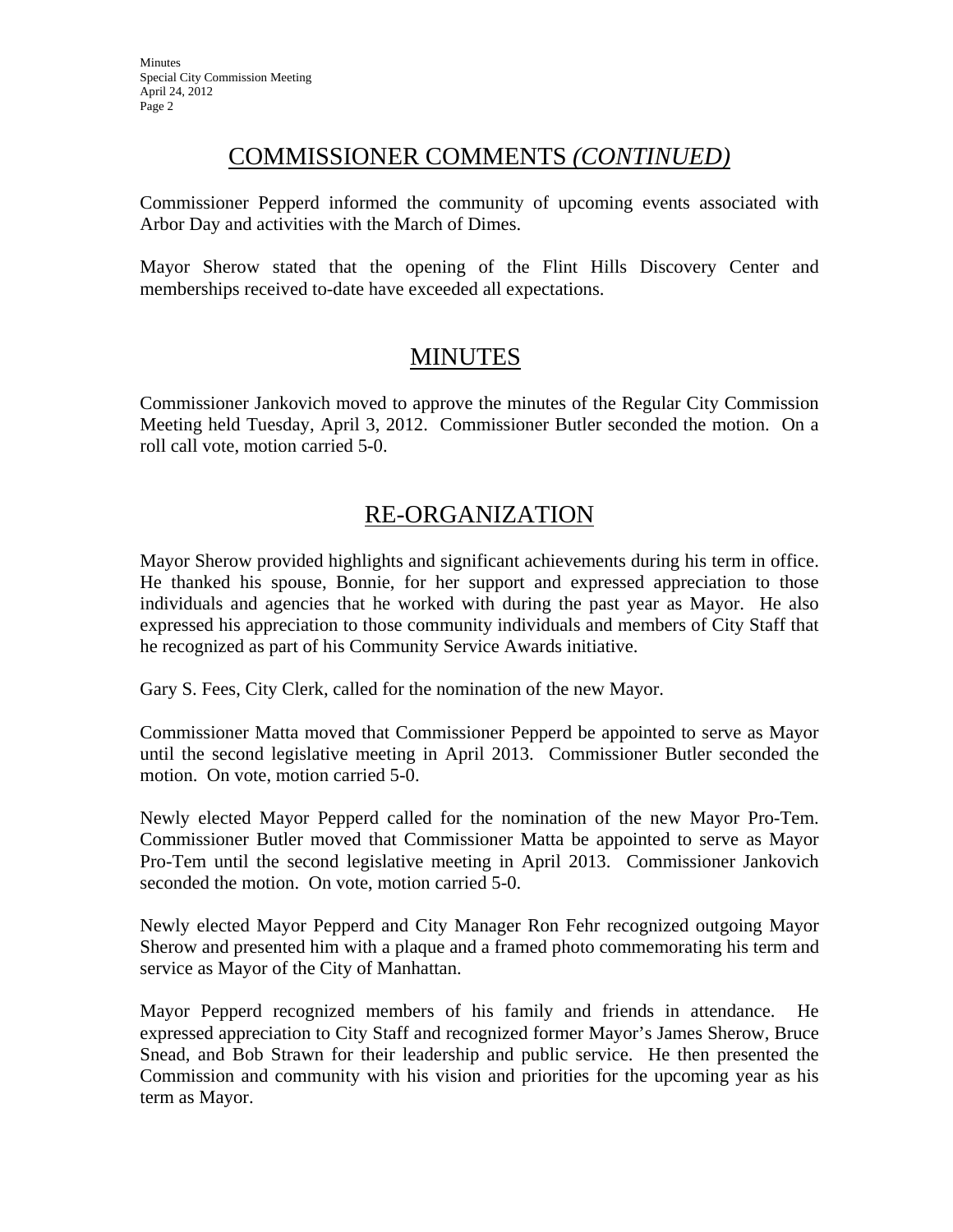Minutes Special City Commission Meeting April 24, 2012 Page 3

At 7:35 p.m., the City Commission took a brief recess.

## CONSENT AGENDA

(\* denotes those items discussed)

#### **CLAIMS REGISTER NO. 2700**

The Commission approved Claims Register No. 2700 authorizing and approving the payment of claims from March 28, 2012, to April 17, 2012, in the amount of \$4,897,395.65.

#### **FINAL PLAT – GRAND MERE VILLAGE, UNIT TWO**

The Commission accepted the easements and rights-of-way, as shown on the Final Plat of Grand Mere Village, Unit Two, Commercial Planned Unit Development, generally located northwest of the intersection of Kimball Avenue and Vanesta Drive, and south of Vanesta Place, based on conformance with the Manhattan Urban Area Subdivision Regulations.

#### **FINAL PLAT – GRAND MERE VANESTA, UNIT FOUR**

The Commission accepted the easements and rights-of-way, as shown on the Final Plat of Grand Mere Vanesta, Unit Four, generally located west of Vanesta Circle and north of Kauffman Drive, based on conformance with the Manhattan Urban Area Subdivision Regulations.

#### **ORDINANCE NO. 6946 – REDUCE SPEED LIMIT – MORO STREET (11TH STREET TO 4TH STREET)**

The Commission approved Ordinance No. 6946 establishing the speed limit of 20 mph on Moro Street between 11<sup>th</sup> Street and 4<sup>th</sup> Street.

### **\* ORDINANCE NO. 6947 – VACATE PORTION OF RIGHT-OF-WAY – 9TH STREET**

Ron Fehr, City Manager, responded to questions from the Commission and provided additional information on the item.

The Commission approved Ordinance No. 6947 vacating a portion of  $9<sup>th</sup>$  Street right-of-way adjacent to 625 South  $10^{th}$  Street, and retaining a 15-feet-wide utility easement.

#### **RESOLUTION NO. 042412-A – POLICY - SPONSORSHIPS**

The Commission approved Resolution No. 042412-A regarding policy for sponsorships.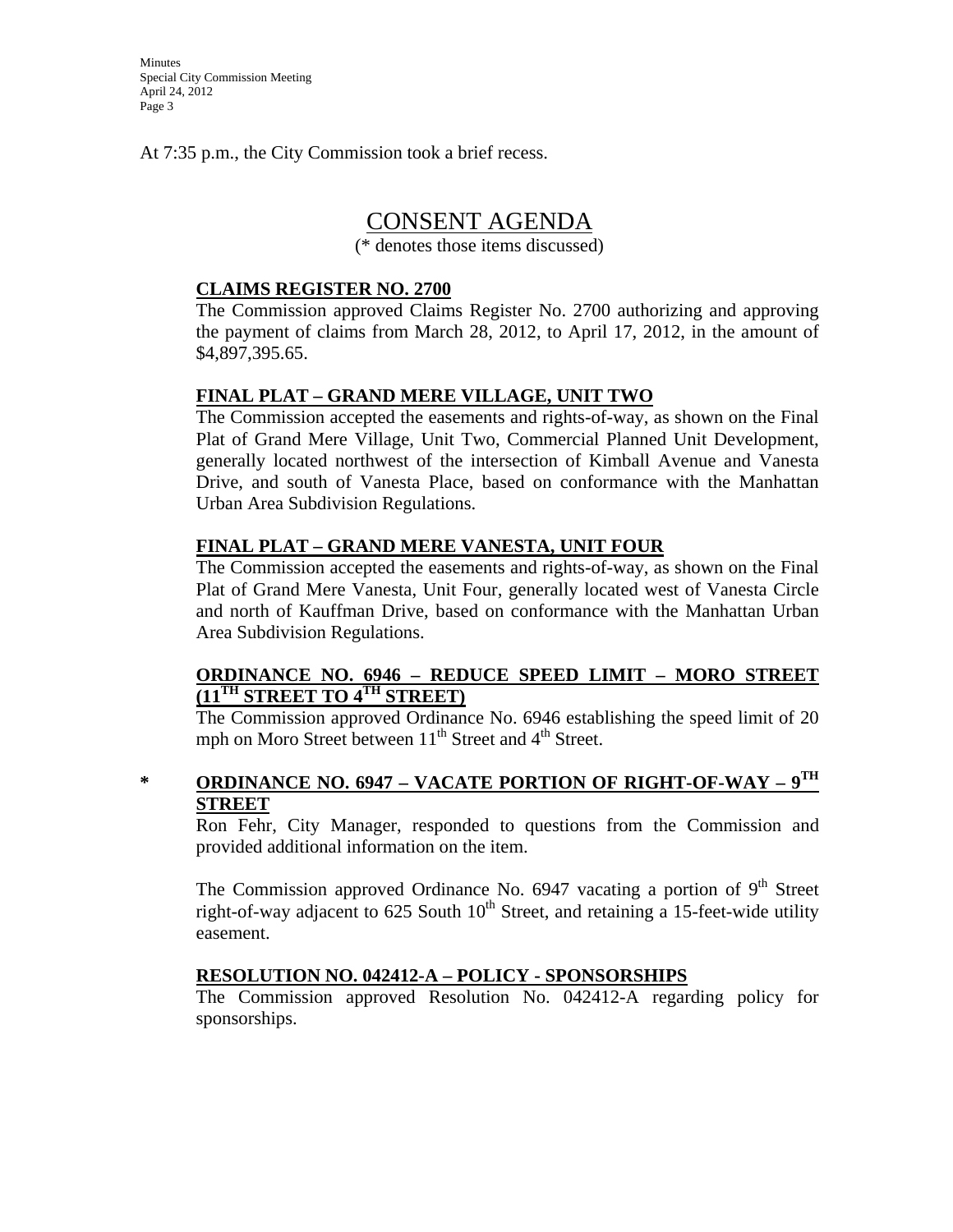# CONSENT AGENDA (*CONTINUED*)

### **RESOLUTION NO. 042412-B – SET BOND SALE DATE – GENERAL OBLIGATION BONDS (SERIES 2012-A)**

The Commission approved Resolution No. 042412-B setting May 15, 2012, as the date to sell \$1,465,000.00 in general obligation bonds (Series 2012-A) for the following projects: *Grande Bluffs at Mill Pointe, Unit One – Sanitary Sewer (SS1008), Street (ST1008), and Water (WA1007); Lee Mill Heights Addition, Unit Four, Phase Two – Sanitary Sewer (SS1009), Street (ST1012), and Water (WA1008); Fire Station #3 (FRX75P); and Fire Station #5 (FR775P).*

### **FIRST READING - BOND SALE - GENERAL OBLIGATION BONDS (SERIES 2012-A)**

The Commission approved first reading of an ordinance issuing \$1,465,000.00 in general obligation bonds (Series 2012-A) for the following projects: *Grande Bluffs at Mill Pointe, Unit One – Sanitary Sewer (SS1008), Street (ST1008), and Water (WA1007); Lee Mill Heights Addition, Unit Four, Phase Two – Sanitary Sewer (SS1009), Street (ST1012), and Water (WA1008); Fire Station #3 (FRX75P); and Fire Station #5 (FR775P).*

### **\* AWARD CONTRACT – TECUMSEH ROAD-QUIVERA DRIVE (CIP #SW801P) - HARTFORD ROAD (CIP #SW001P), PHASE I – STORM SEWER IMPROVEMENTS (SM0813)**

Fred Fox, 1531 University Drive, expressed concerns with the construction plans and the number of mature trees that may be damaged. He requested that the trees outside the construction limits be carefully preserved and to identify the least destructive path.

The Commission accepted the Engineer's Opinion of Probable Cost in the amount of \$2,163,596.05; awarded a construction contract in the amount of \$1,704,724.30 to Middlecreek Construction, Inc., of Peabody, Kansas; and authorized the Mayor and City Clerk to execute the contract with Middlecreek Construction, Inc., of Peabody, Kansas, for the Tecumseh Road-Quivera Drive and Hartford Road Storm Sewer, Phase I, Improvements (SM0813).

#### **FIRST READING – GENERAL OBLIGATION BONDS - TECUMSEH ROAD-QUIVERA DRIVE (CIP #SW801P) - HARTFORD ROAD (CIP #SW001P), PHASE I – STORM SEWER IMPROVEMENTS (SM0813)**

The Commission approved first reading of a Bond Ordinance issuing \$2,535,000.00 for the Tecumseh Road-Quivera Drive and Hartford Road Storm Sewer, Phase I, Improvements (SM0813).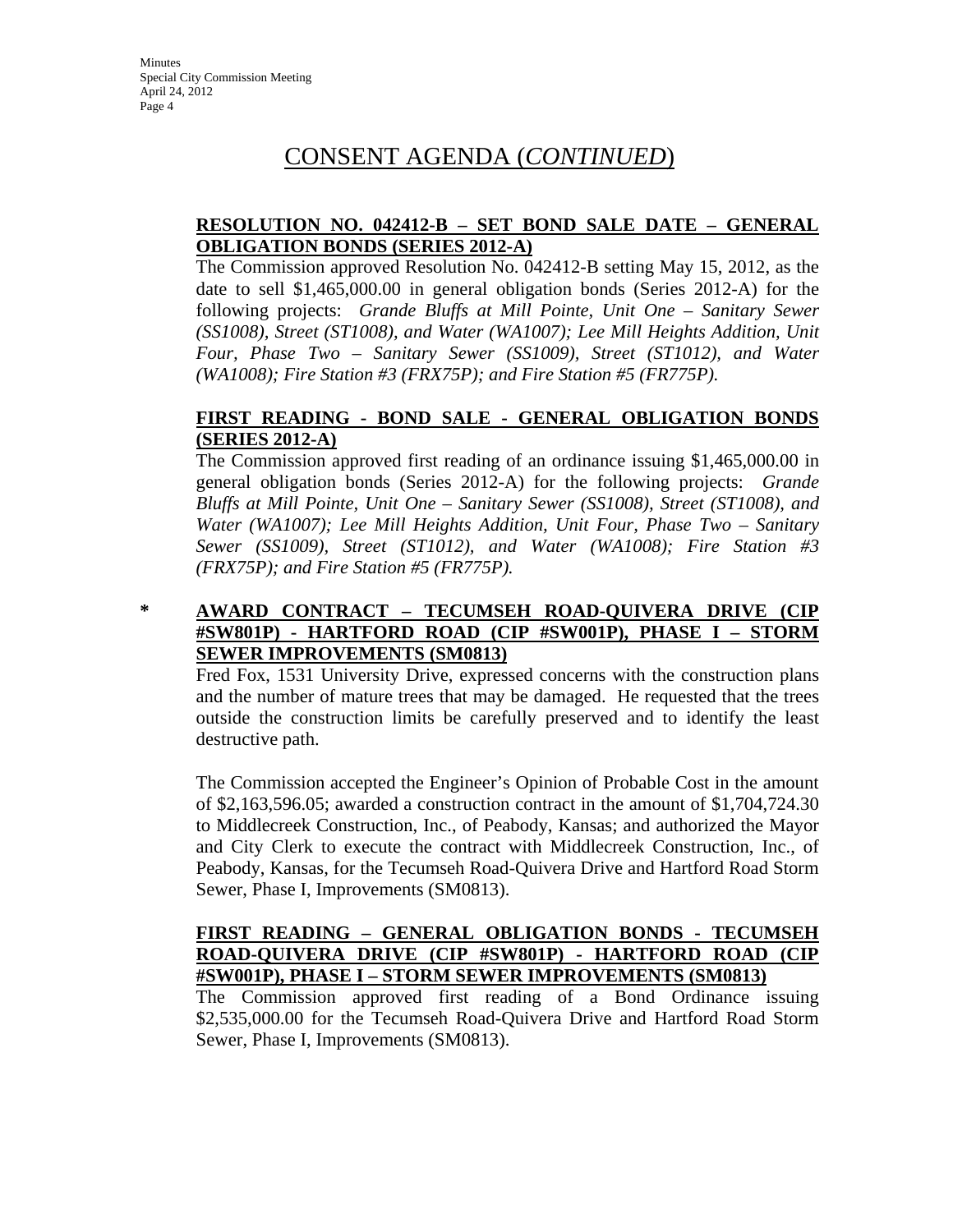# CONSENT AGENDA (*CONTINUED*)

### **AWARD CONTRACT – WASTEWATER TREATMENT PLANT ACCESS ROAD RE-ALIGNMENT (ST0912)**

The Commission accepted the Engineer's Opinion of Probable Cost in the amount of \$535,318.00; awarded a construction contract in the amount of \$242,688.74 to Ebert Construction Company, Inc., of Wamego, Kansas; and authorized the Mayor and City Clerk to execute the contract with Ebert Construction Company, Inc., of Wamego, Kansas, for the Wastewater Treatment Plant Access Road Re-Alignment (ST0912).

### **\* TASK ORDER NO. 1 – DESIGN – AIRPORT PARKING LOT EXPANSION (AP1201)**

The Commission authorized the Mayor and City Clerk to execute Task Order No. 1 in the amount of \$262,023.00 with Mead & Hunt, Inc., of Madison, Wisconsin, for the design of the parking lot expansion at the Manhattan Regional Airport (AP1201).

### **\* PURCHASE – SUNSET ZOO EDUCATION BUILDING – FURNITURE, FIXTURES, AND EQUIPMENT)**

The Commission authorized purchase of furniture, fixtures, and equipment (FF&E) for the Sunset Zoo Education Building in the amount of \$136,104.92 from BA Designs, of Topeka, Kansas, and purchase of remaining miscellaneous ownersupplied FF&E items in an amount not to exceed \$108,600.00.

### **\* SUBMIT KDOT APPLICATIONS – GEOMETRIC IMPROVEMENT PROGRAM, KLINK RESURFACING PROGRAM, AND FEDERAL AID SAFETY PROGRAM**

Ron Fehr, City Manager, responded to questions from the Commission and provided clarification on the Geometric Improvement Program.

The Commission authorized City Administration to complete and submit to the Kansas Department of Transportation the necessary application forms for the Geometric Improvement Program *(K-18 eastbound ramp and K-113 intersection)*, "KLINK" Resurfacing Program *(K-18, from Wildcat Creek Bridge to K-113 Interchange)*, and Federal Aid Safety Program *(Richards Drive and K-18 Intersection, Poliska Lane and K-18 Intersection, and K-113 and Kimball Avenue – Interchange)* for the fiscal years 2014 and 2015.

### **PURCHASE – 2012 TRAILER MOUNTED SEWER JET (CIP #WW003E)**

The Commission authorized City Administration to purchase a 2012 trailermounted sewer jet (Unit 537) from Key Equipment and Supply Company, of Kansas City, Kansas, in the amount of \$48,930.00, to be paid from the Wastewater Fund.